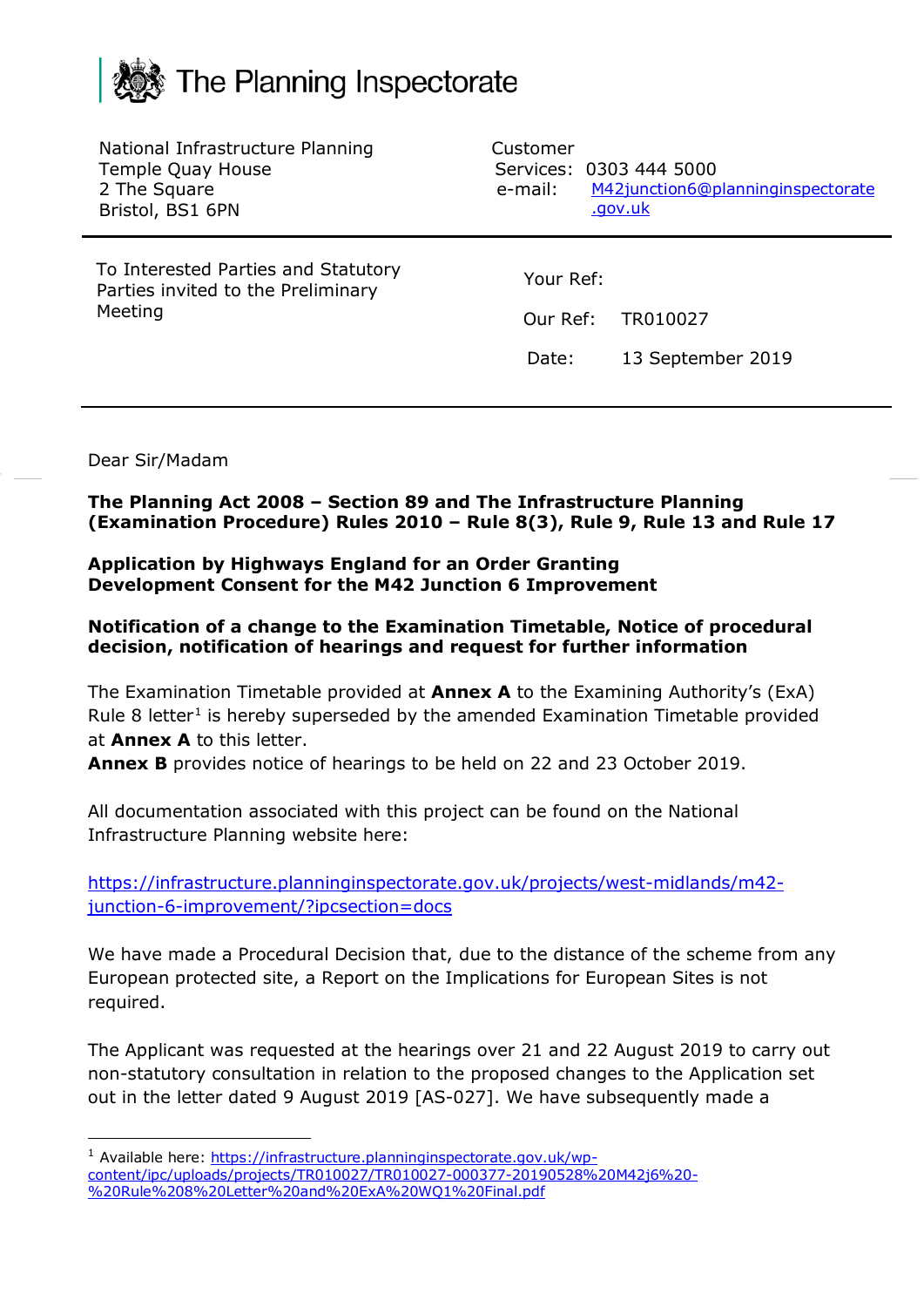Procedural Decision that a report on any consultation responses received should be submitted by the Applicant by Deadline 6 (Friday 11 October 2019).

We have also decided that the applicant should provide further justification for the statement in the letter dated 9 August 2019 that "the changes would not give rise to any materially new or materially different significant environmental effects to those reported in the Environmental Statement", and additional information should be provided about the environmental appraisals, to which the same letter refers, also by Deadline 6 (Friday 11 October 2019).

Yours faithfully

*David Cullingford*

## **Lead Member of the Panel**

## **Annex A Amended Examination Timetable Annex B Dates, times and place for forthcoming hearings**

This communication does not constitute legal advice. Please view our **Privacy Notice** before sending information to the Planning Inspectorate.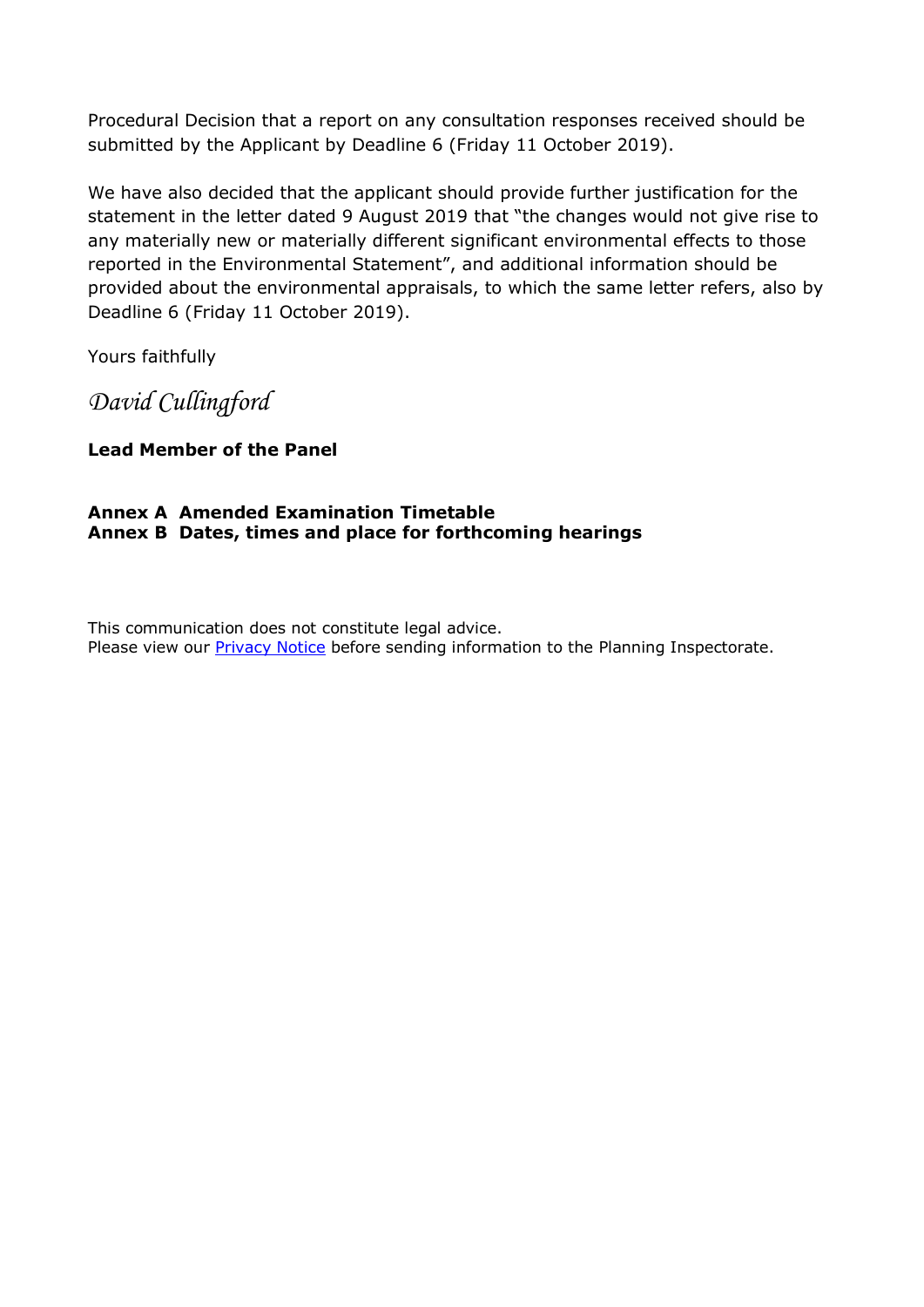## **Annex A**

## **Amended Examination Timetable**

.

| Item           | <b>Matters</b>                                                                                                                                                                                                                                                                                                                                                                                                                                                                                                                                                                                                                                                                                                                                                                                                                                              | <b>Due Dates</b>                     |
|----------------|-------------------------------------------------------------------------------------------------------------------------------------------------------------------------------------------------------------------------------------------------------------------------------------------------------------------------------------------------------------------------------------------------------------------------------------------------------------------------------------------------------------------------------------------------------------------------------------------------------------------------------------------------------------------------------------------------------------------------------------------------------------------------------------------------------------------------------------------------------------|--------------------------------------|
| $\mathbf{1}$   | 10.00<br><b>Preliminary Meeting</b><br>18.30<br>Open Floor Hearing                                                                                                                                                                                                                                                                                                                                                                                                                                                                                                                                                                                                                                                                                                                                                                                          | <b>Tuesday 21</b><br><b>May 2019</b> |
| $\overline{2}$ | 14.00<br><b>Issue Specific Hearing:</b><br>Content of the draft Development Consent Order (DCO 1)                                                                                                                                                                                                                                                                                                                                                                                                                                                                                                                                                                                                                                                                                                                                                           | Wednesday<br>22 May 2019             |
| 3              | Issue by the Panel of:                                                                                                                                                                                                                                                                                                                                                                                                                                                                                                                                                                                                                                                                                                                                                                                                                                      | <b>Friday</b>                        |
|                | <b>Examination Timetable</b>                                                                                                                                                                                                                                                                                                                                                                                                                                                                                                                                                                                                                                                                                                                                                                                                                                | 31 May                               |
|                | The Panel's First Written Questions                                                                                                                                                                                                                                                                                                                                                                                                                                                                                                                                                                                                                                                                                                                                                                                                                         | 2019                                 |
| 4              | Deadline 1 (D1)<br>Deadline for the receipt of:                                                                                                                                                                                                                                                                                                                                                                                                                                                                                                                                                                                                                                                                                                                                                                                                             | <b>Monday 3</b><br><b>June 2019</b>  |
|                | Notification of wish to speak at a Compulsory<br>٠<br><b>Acquisition Hearing</b><br>Request to hold a further Open Floor Hearing<br>Notification of wish to speak at an Issue Specific<br>٠<br>Hearing<br>Notification of suggested locations, and their<br>٠<br>justifications, for the Accompanied Site Inspection<br>(ASI) on 3 and 4 July and any comments on the<br>current draft ASI - which was submitted prior to<br>the PM where 2 days for the ASI was agreed<br>Notification by statutory parties of wish to be<br>٠<br>considered as an Interested Party<br>Notification of wish to have future correspondence<br>electronically<br>Comments on Relevant Representations (RRs)<br>٠<br>Written Representations (WRs) and summaries of<br>all WRs which exceed 1500 words<br>Any further information requested by the Panel for<br>this Deadline |                                      |
| 5              | Deadline 2 (D2)                                                                                                                                                                                                                                                                                                                                                                                                                                                                                                                                                                                                                                                                                                                                                                                                                                             | <b>Monday 24</b>                     |
|                | Deadline for receipt of:                                                                                                                                                                                                                                                                                                                                                                                                                                                                                                                                                                                                                                                                                                                                                                                                                                    | <b>June 2019</b>                     |
|                | Local Impact Reports (LIRs) from local authorities<br>$\bullet$                                                                                                                                                                                                                                                                                                                                                                                                                                                                                                                                                                                                                                                                                                                                                                                             |                                      |
|                | Statements of Common Ground (SoCGs) requested<br>by the Panel                                                                                                                                                                                                                                                                                                                                                                                                                                                                                                                                                                                                                                                                                                                                                                                               |                                      |
|                | Responses to the Panel's First Written Questions                                                                                                                                                                                                                                                                                                                                                                                                                                                                                                                                                                                                                                                                                                                                                                                                            |                                      |
|                | Applicant to provide a final ASI itinerary based on<br>requests received at D1 and discussions with Case                                                                                                                                                                                                                                                                                                                                                                                                                                                                                                                                                                                                                                                                                                                                                    |                                      |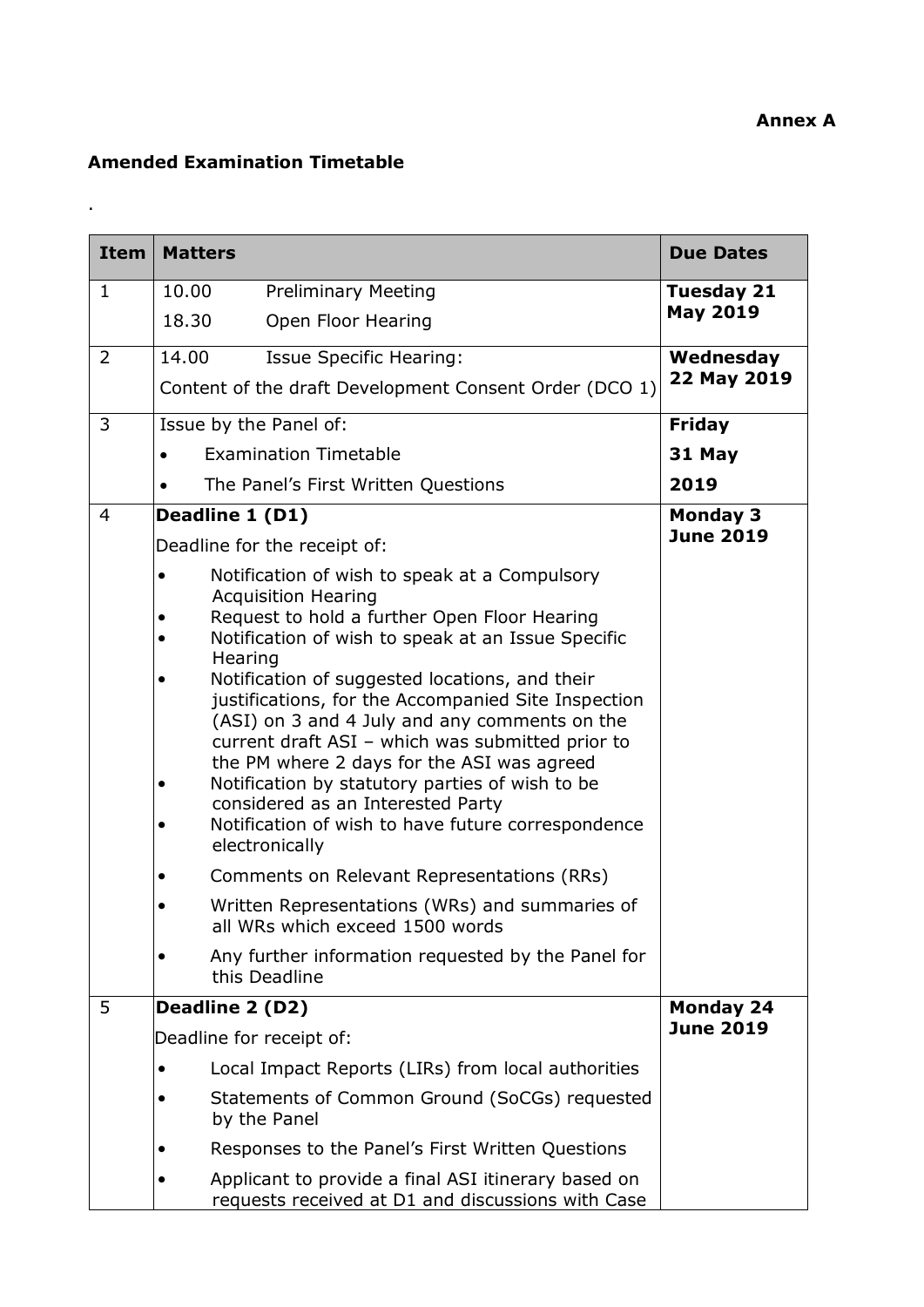| Item $ $       | <b>Matters</b>                                                                                                        | <b>Due Dates</b>   |
|----------------|-----------------------------------------------------------------------------------------------------------------------|--------------------|
|                | Team                                                                                                                  |                    |
|                | Post hearing submissions including written<br>submissions of oral case, arising from hearings held<br>on 21 or 22 May |                    |
|                | Comments on any additional information and<br>submissions received for D1                                             |                    |
|                | Comments on any further information requested by<br>the Panel for Deadline 1                                          |                    |
| 6              | Issue Specific Hearing (10.00) on:                                                                                    | <b>Tuesday 2</b>   |
|                | Content of the draft Development Consent Order (DCO 2)                                                                | <b>July 2019</b>   |
| $\overline{7}$ | Issue Specific Hearing (14.00) on:                                                                                    | <b>Tuesday 2</b>   |
|                | Need for improvements at junction 6 on the M42                                                                        | <b>July 2019</b>   |
| 8              | Accompanied Site Inspection, to include for example:                                                                  | <b>Wednesday 3</b> |
|                | Junction improvements                                                                                                 | and Thursday<br>4  |
|                | NEC, Airport, Arden Hotel, Sports club, businesses                                                                    | <b>July 2019</b>   |
|                | Bickenhill, Catherine de Barnes, Hampton in Arden                                                                     |                    |
|                | Locations requested as necessary                                                                                      |                    |
| 9              | Deadline 3 (D3)                                                                                                       | <b>Monday 15</b>   |
|                | Deadline for receipt by the Panel of:                                                                                 | <b>July 2019</b>   |
|                | Comments on WRs which were received at D2                                                                             |                    |
|                | Any responses to comments on RRs which were<br>received at D1                                                         |                    |
|                | Comments on LIRs which were received at D2                                                                            |                    |
|                | Comments on responses received at D2 to the<br>Panel's First Written Questions                                        |                    |
|                | Post hearing submissions including written<br>submissions of oral cases, arising from Hearings on<br>2 July 2019      |                    |
|                | Updates to Statements of Common Ground                                                                                |                    |
|                | Responses to any further information requested by<br>the Panel                                                        |                    |
|                | Comments on any additional information or<br>$\bullet$<br>submissions received for the previous deadline              |                    |
| 10             | Issue of the Panel's Second Written Questions                                                                         | <b>Monday</b>      |
|                |                                                                                                                       | <b>5 August</b>    |
|                |                                                                                                                       | 2019               |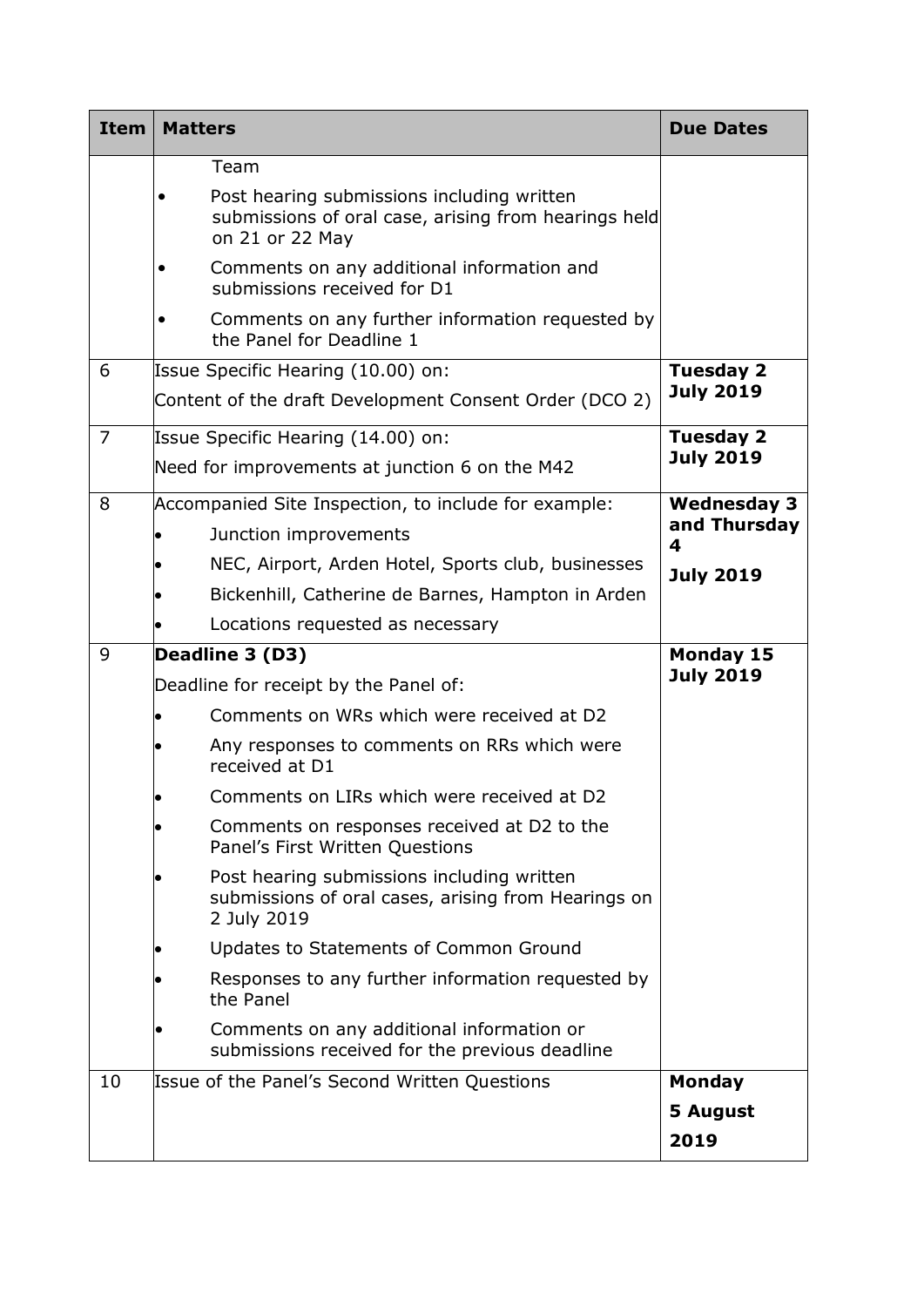| <b>Item</b> | <b>Matters</b>                                                                                                         | <b>Due Dates</b> |
|-------------|------------------------------------------------------------------------------------------------------------------------|------------------|
| 11          | <b>Deadline 3A</b>                                                                                                     | <b>Monday 12</b> |
|             | Deadline for receipt of:                                                                                               | August 2019      |
|             | Updated Guide to the Application<br>$\bullet$                                                                          |                  |
|             | Outline Management Plan for Main Site Compound                                                                         |                  |
|             | Consideration of Alternative Locations for the M42<br>Junction 6 Main Site Compound                                    |                  |
|             | Response to CPRE Letter dated 15 July 2019                                                                             |                  |
|             | <b>Transport Modelling Hierarchy</b>                                                                                   |                  |
| 12          | Compulsory Acquisition Hearing (10.00)                                                                                 | <b>Tuesday</b>   |
|             | Compulsory Acquisition (CA) and Temporary Possession                                                                   | 20 August        |
|             | (TP)                                                                                                                   | 2019             |
| 13          | Issue Specific Hearing (10.00) on:                                                                                     | Wednesday        |
|             | Content of the draft Development Consent Order (DCO 3)                                                                 | 21 August        |
|             |                                                                                                                        | 2019             |
| 14          | Open Floor Hearing (18.00)                                                                                             | <b>Thursday</b>  |
|             |                                                                                                                        | 22 August        |
|             |                                                                                                                        | 2019             |
| 15          | Deadline 4 (D4)                                                                                                        |                  |
|             | Deadline for receipt of:                                                                                               | <b>Monday</b>    |
|             |                                                                                                                        | 2 September      |
|             | Responses to the Panel's Second Written Questions                                                                      | 2019             |
|             | Responses to any further information requested by<br>the Panel                                                         |                  |
|             | Updates to Statements of Common Ground (SoCG)<br>requested by the Panel                                                |                  |
|             | Comments on any additional information or<br>submissions received by previous deadline                                 |                  |
| 16          | Deadline 5 (D5)                                                                                                        | Monday           |
|             | Deadline for receipt of:                                                                                               | 16 September     |
|             | Applicant's revised draft DCO                                                                                          | 2019             |
|             | Responses to further information requested by the<br>Panel                                                             |                  |
|             | Post hearing submissions including written<br>submissions of oral cases, arising from Hearings on<br>20-22 August 2019 |                  |
|             | Comments on any additional information or<br>submissions received by previous deadline                                 |                  |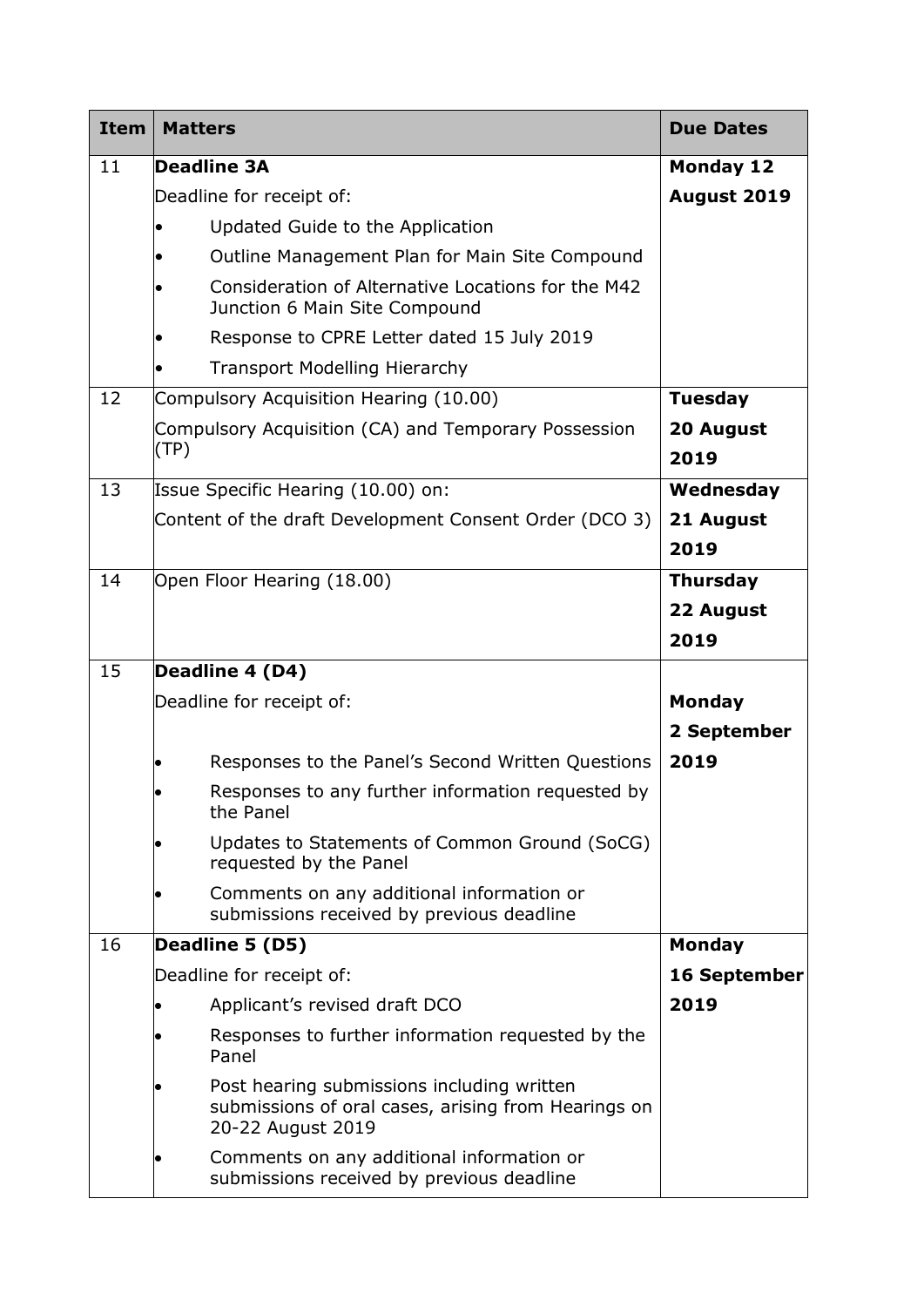| <b>Item</b> | <b>Matters</b>                                                                                                        | <b>Due Dates</b> |
|-------------|-----------------------------------------------------------------------------------------------------------------------|------------------|
| 17          | Publication by the Panel of:                                                                                          | <b>Monday</b>    |
|             | further Written Questions (ExQ3)<br>$\bullet$                                                                         | 23 September     |
|             |                                                                                                                       | 2019             |
| 18          | Issue Specific Hearing (10.00) on:                                                                                    | <b>Tuesday</b>   |
|             | Living conditions                                                                                                     | 1 October        |
|             |                                                                                                                       | 2019             |
| 19          | Issue Specific Hearing (10.00) on:                                                                                    | Wednesday        |
|             | <b>Environmental matters</b>                                                                                          | 2 October        |
|             |                                                                                                                       | 2019             |
| 20          | Issue Specific Hearing (10.00) on:                                                                                    | <b>Thursday</b>  |
|             | Environmental matters continued (if required)                                                                         | 3 October        |
|             |                                                                                                                       | 2019             |
| 21          | Deadline 6 (D6)                                                                                                       | <b>Friday</b>    |
|             | Deadline for receipt of:                                                                                              | 11 October       |
|             |                                                                                                                       | 2019             |
|             | Comments on the draft DCO, submitted on D5                                                                            |                  |
|             | Responses to the Panel's Third Written Questions                                                                      |                  |
|             | Post hearing submissions including written<br>submissions of oral cases, arising from Hearings on<br>1-3 October 2019 |                  |
|             | <b>Environmental Appraisals and Consultation Report</b><br>on the Proposed changes to the application                 |                  |
|             | Responses to any further information requested by<br>the Panel                                                        |                  |
|             | Comments on any additional information or<br>submissions received by previous deadline                                |                  |
| 22          | Compulsory Acquisition Hearing (CAH 2)                                                                                | <b>Tuesday</b>   |
|             | Further consideration of Compulsory Acquisition (CA) and                                                              | 22 October       |
|             | Temporary Possession (TP)                                                                                             | 2019             |
| 23          | Issue Specific Hearing on:                                                                                            | Wednesday        |
|             | Revised content of the draft Development Consent Order                                                                | 23 October       |
|             | (DCO 4)                                                                                                               | 2019             |
| 24          | Deadline 7 (D7)                                                                                                       | <b>Monday</b>    |
|             | Deadline for receipt of:                                                                                              | 28 October       |
|             | Comments on responses to the Panel's Third<br><b>Written Questions</b>                                                | 2019             |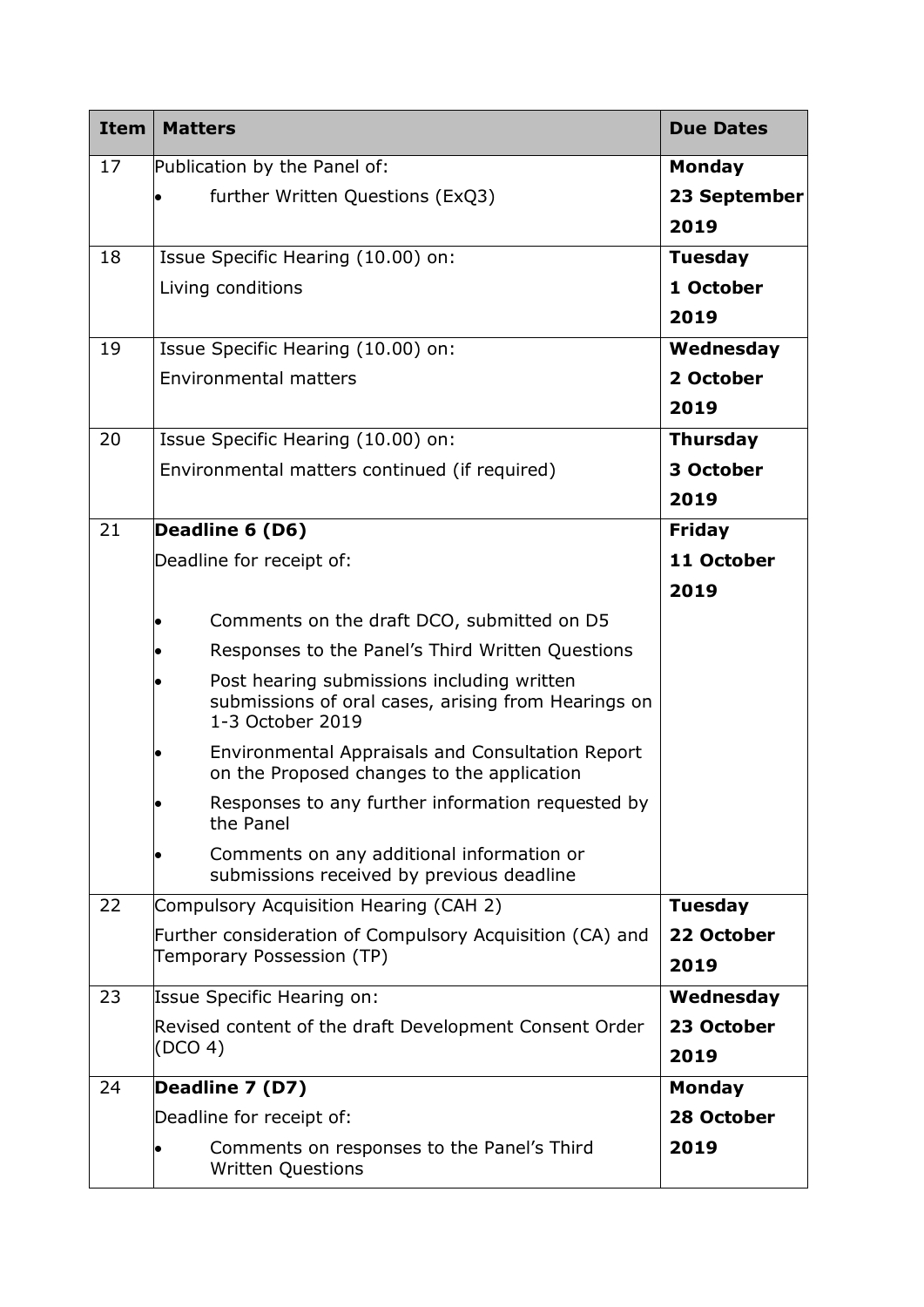| <b>Item</b> | <b>Matters</b>                                                                                                                                                                                            | <b>Due Dates</b>                       |
|-------------|-----------------------------------------------------------------------------------------------------------------------------------------------------------------------------------------------------------|----------------------------------------|
|             | Responses to any further information requested by<br>the Panel                                                                                                                                            |                                        |
|             | Comments on any additional information or<br>submissions received by previous deadline                                                                                                                    |                                        |
|             | Post hearing submissions including written<br>submissions of oral cases, arising from Hearings                                                                                                            |                                        |
| 25          | Publication by the Panel of:                                                                                                                                                                              | <b>Thursday</b>                        |
|             | The Panel's preferred dDCO or dDCO commentary<br>(if required)                                                                                                                                            | 31 October<br>2019                     |
| 26          | Deadline 8 (D8)                                                                                                                                                                                           | <b>Tuesday</b>                         |
|             | Deadline for receipt of:                                                                                                                                                                                  | <b>5 November</b>                      |
|             | Comments on the Panel's preferred dDCO or dDCO<br>commentary (if required)                                                                                                                                | 2019                                   |
|             | Responses to any further information requested by<br>the Panel                                                                                                                                            |                                        |
|             | Comments on any additional information or<br>submissions received by previous deadline                                                                                                                    |                                        |
| 27          | Deadline 9 (D9)                                                                                                                                                                                           | <b>Tuesday</b>                         |
|             | Deadline for receipt of:                                                                                                                                                                                  | <b>12 November</b>                     |
|             | Final draft DCO to be submitted by the Applicant in<br>the statutory instrument (SI) template with the SI<br>template validation report, together with a revised<br>version of the Explanatory Memorandum | 2019                                   |
| 28          | Deadline 10 (D10)                                                                                                                                                                                         | Wednesday                              |
|             | Deadline for receipt of:                                                                                                                                                                                  | <b>20 November</b>                     |
|             | Responses to any further information requested by<br>the Panel (if required)                                                                                                                              | 2019                                   |
| 29          | The Panel is under a duty to complete the Examination of<br>the application by the end of the period of 6 months<br>beginning with the day after the close of the Preliminary<br>Meeting                  | <b>Thursday</b><br>21 November<br>2019 |

## **Deadlines**

Where a deadline is set on a date for the submission of any documents to the Panel, the documents must be received by the Panel by 11:59pm on that day.